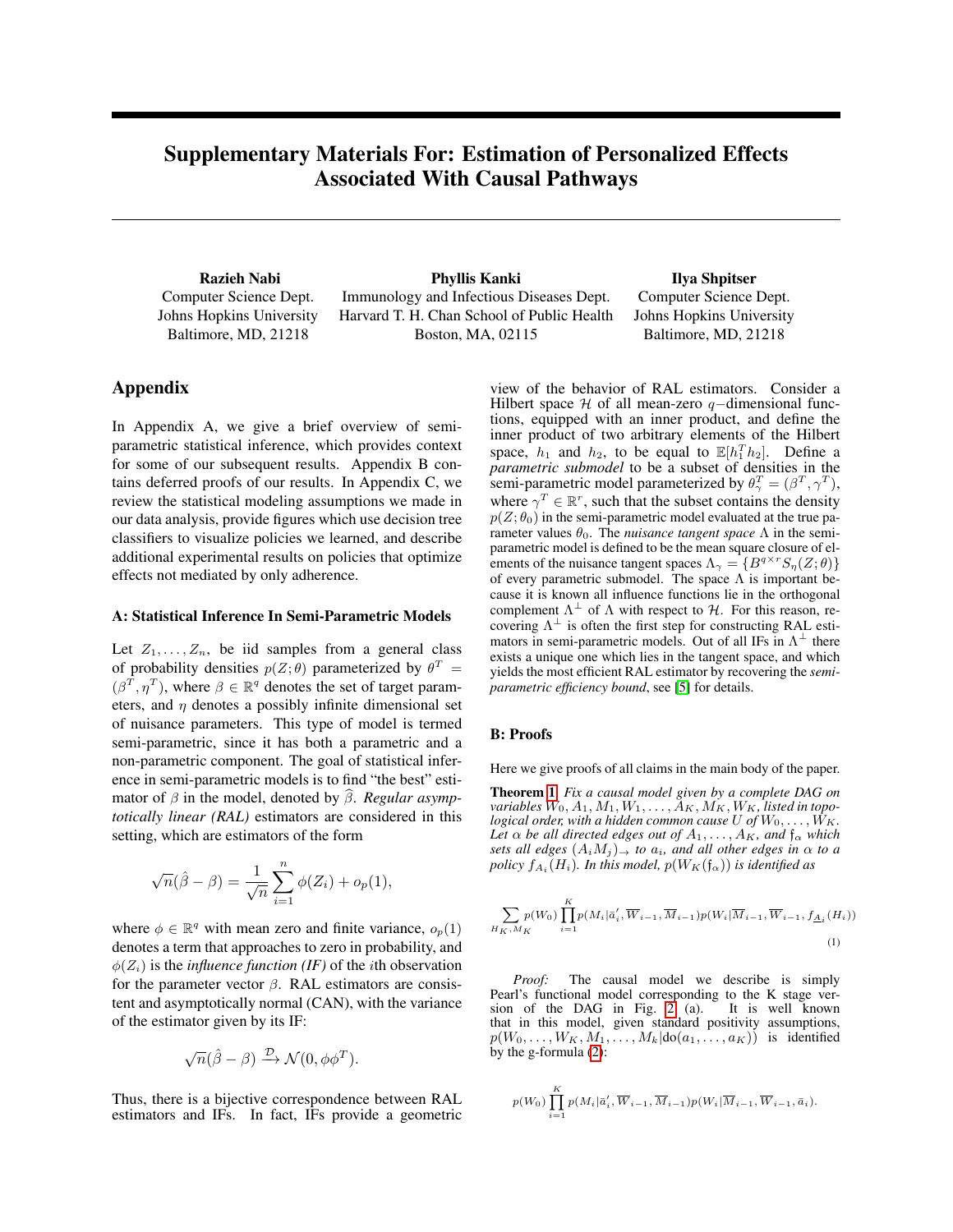Since the recanting district criterion [\[3\]](#page-4-1) does not hold, we have that  $p(\{W_0, \ldots, \tilde{W_K}, M_1, \ldots, M_k\} \tilde{(\mathfrak{a}'_\alpha)})$  is identified by

$$
p(W_0) \prod_{i=1}^K p(M_i | \overline{a}'_i, \overline{W}_{i-1}, \overline{M}_{i-1}) p(W_i | \overline{M}_{i-1}, \overline{W}_{i-1}, \overline{a}_i).
$$

where  $\alpha$  is all outgoing edges from **A**, and  $\mathfrak{a}'$  sets all edges of the form  $(A_iM_j)$  to  $a'_i$ , and all edges of the form  $(A_i\tilde{W}_j)$  to  $a_i$ .

Every  $f_{A_i}(H_i)$  simply chooses  $a_i$  based on  $H_i$ , which is a subset of outcome variables in our distribution. Since the identifiability statement above holds regardless of how  $a_1, \ldots, a_i$ are chosen, this implies  $p({W_0, \ldots, W_K, M_1, \ldots, M_k})({f_\alpha})),$ where  $f_{\alpha}$  is given in the Theorem statement is identified as

$$
\sum_{H_K, M_K} p(W_0) \prod_{i=1}^K p(M_i | \bar{a}'_i, \overline{W}_{i-1}, \overline{M}_{i-1}) p(W_i | \overline{M}_{i-1}, \overline{W}_{i-1}, f_{\underline{A}_i}(H_i))
$$
\n(2)

which implies our result by a simple marginalization.  $\square$ 

Before proving Theorem [5,](#page-0-0) we show the following claim.

Theorem 1 *Within the model corresponding to Fig. [1](#page-0-0) (a), the unique* efficient influence function  $U(\beta)$  *of*  $\beta = \mathbb{E}[Y(A =$  $f(W), M(a'))$  *is given by* 

$$
\label{eq:2.1} \begin{split} &\frac{\tilde{C}}{\tilde{\pi}(W)}\frac{f(M|W,A=a')}{f(M|W,f(W))}\Big\{Y-\mathbb{E}[Y|f(W),M,W]\Big\}+\\ &\frac{\mathbb{I}(A=a')}{\pi_{a'}(W)}\Big\{\mathbb{E}[Y|f(W),M,W]-\sum_{M}\mathbb{E}[Y|f(W),M,W]\\ &p(M|W,A=a')\Big\}+\sum_{M}\mathbb{E}[Y|f(W),M,W]p(M|W,A=a')-\beta. \end{split}
$$

*Proof:* This proof follows as an extension of similar results on the influence function of the mediation functional, found in [\[4\]](#page-4-2).

The model in Fig. [1](#page-0-0) (a) imposes no restrictions on the observed data, and so is non-parametric saturated. As a result, the influence function  $U(\beta)$  for any  $\beta$  is a unique solution to the following integral equation

$$
\left. \frac{\partial}{\partial t} \beta(F_t) \right|_{t=0} = \mathbb{E}[S(W, A, M, Y) \phi(\beta)],
$$

where  $F_t$  is the distribution function corresponding to a one dimensional regular parametric submodel of the non-parametric model on  $W, A, M, Y$ , indexed by a single parameter t, and S is the score.  $\partial \beta(F_t)/\partial t$  is equal to

$$
\label{eq:1.1} \begin{aligned} &\frac{\partial}{\partial t}\sum_{w,m}\mathbb{E}[Y\mid a=f_A(w),m,w]p(m\mid a',w)p(w)=\\ &\sum_{w,m,y}y\frac{\partial}{\partial t}(p(y\mid a=f_A(w),m,w)p(m\mid a',w)p(w))=\\ &\sum_{w,m,y}yS(y\mid a=f_A(w),m,w)p(y\mid a=f_A(w),m,w)\times\\ &p(m\mid a',w)p(w)\\ &+\sum_{w,m}\mathbb{E}[Y\mid a=f_A(w),m,w]S(m\mid a',w)p(m\mid a',w)p(w)\\ &+\sum_{w,m}\mathbb{E}[Y\mid a=f_A(w),m,w]p(m\mid a',w)S(w)p(w), \end{aligned}
$$

where  $S(.)$  represent appropriate conditional and marginal scores. By linearity of derivatives, we can solve this equation, term by term. We have, for the first term:

$$
\sum_{w,m,y} yS(y \mid a = f_A(w), m, w)p(y \mid a = f_A(w), m, w) \times
$$
  
\n
$$
p(m \mid a', w)p(w)
$$
  
\n
$$
= \sum_{w,m,y,a''} \frac{\mathbb{I}(a'' = f_A(w))p(m \mid a', w)}{p(a'' = f_A(w) \mid w)p(m \mid a'', w)}
$$
  
\n
$$
yS(y \mid a'', m, w)p(y \mid a'', m, w)p(m \mid a'', w) \times
$$
  
\n
$$
p(a'' = f_A(w) \mid w)p(w)
$$
  
\n
$$
= \sum_{w,m,y,a''} \frac{\mathbb{I}(a'' = f_A(w))p(m \mid a', w)}{p(a'' \mid w)p(m \mid a'', w)}
$$
  
\n
$$
\{y - \mathbb{E}[Y \mid a'', m, w]\} S(y, a'', m, w)p(y, a'', m, w)
$$
  
\n
$$
= \mathbb{E}\Big[\frac{\mathbb{I}(A = f_A(W))p(M \mid a', W)}{p(A = f_A(W) \mid W)p(M \mid A, W)} \times
$$
  
\n
$$
\{Y - \mathbb{E}[Y \mid A, M, W]\} S(Y, A, M, W)\Big].
$$

So the first term contribution to  $U(\beta)$  is  $\frac{\mathbb{I}(A=f_A(W))p(M|a',W)}{p(A=f_A(W)|W)p(M|a,W)}\{Y-\mathbb{E}[Y \mid a, M, W]\}.$ 

For the second term, we have:

$$
\sum_{w,m} \mathbb{E}[Y \mid a = f_A(w), m, w] S(m \mid a', w) \times
$$
  
\n
$$
p(m \mid a', w)p(w)
$$
  
\n
$$
= \sum_{w,m,a''} \frac{\mathbb{I}(a'' = a')}{p(a'' \mid w)} \mathbb{E}[Y \mid a = f_A(w), m, w] \times
$$
  
\n
$$
S(m \mid a'', w)p(m, a'', w)
$$
  
\n
$$
= \sum_{w,m,a''} \frac{\mathbb{I}(a'' = a')}{p(a'' \mid w)} \{ \mathbb{E}[Y \mid a = f_A(w), m, w]
$$
  
\n
$$
- \sum_{m} \mathbb{E}[Y \mid a = f_A(w), m, w] p(m \mid a'', w) \} \times
$$
  
\n
$$
S(m, a'', w)p(m, a'', w)
$$
  
\n
$$
= \sum_{w,m,a'',y} \frac{\mathbb{I}(a'' = a')}{p(a'' \mid w)} \{ \mathbb{E}[Y \mid a = f_A(w), m, w] p(m \mid a'', w) \} \times
$$
  
\n
$$
S(y, m, a'', w)p(y, m, a'', w)
$$
  
\n
$$
= \mathbb{E}[S(Y, M, A, W)] \frac{\mathbb{I}(A = a')}{p(a'' \mid W)} \times
$$
  
\n
$$
\{ \mathbb{E}[Y \mid a = f_A(W), M, W] - \mathbb{E}_q[Y \mid a, a', W] \} ].
$$

where  $\mathbb{E}_q[Y \mid a = f_A(W), a', W] = \sum_m \mathbb{E}[Y \mid a =$  $f_A(W), m, W]p(m \mid a', W).$ 

So the second term contribution to  $U(\beta)$  is

$$
\frac{\mathbb{I}(A=a')}{p(a'\mid W)}\Big\{\mathbb{E}[Y\mid a=f_A(W), M, W] - \mathbb{E}_q[Y\mid a=f_A(W), a', W]\Big\}.
$$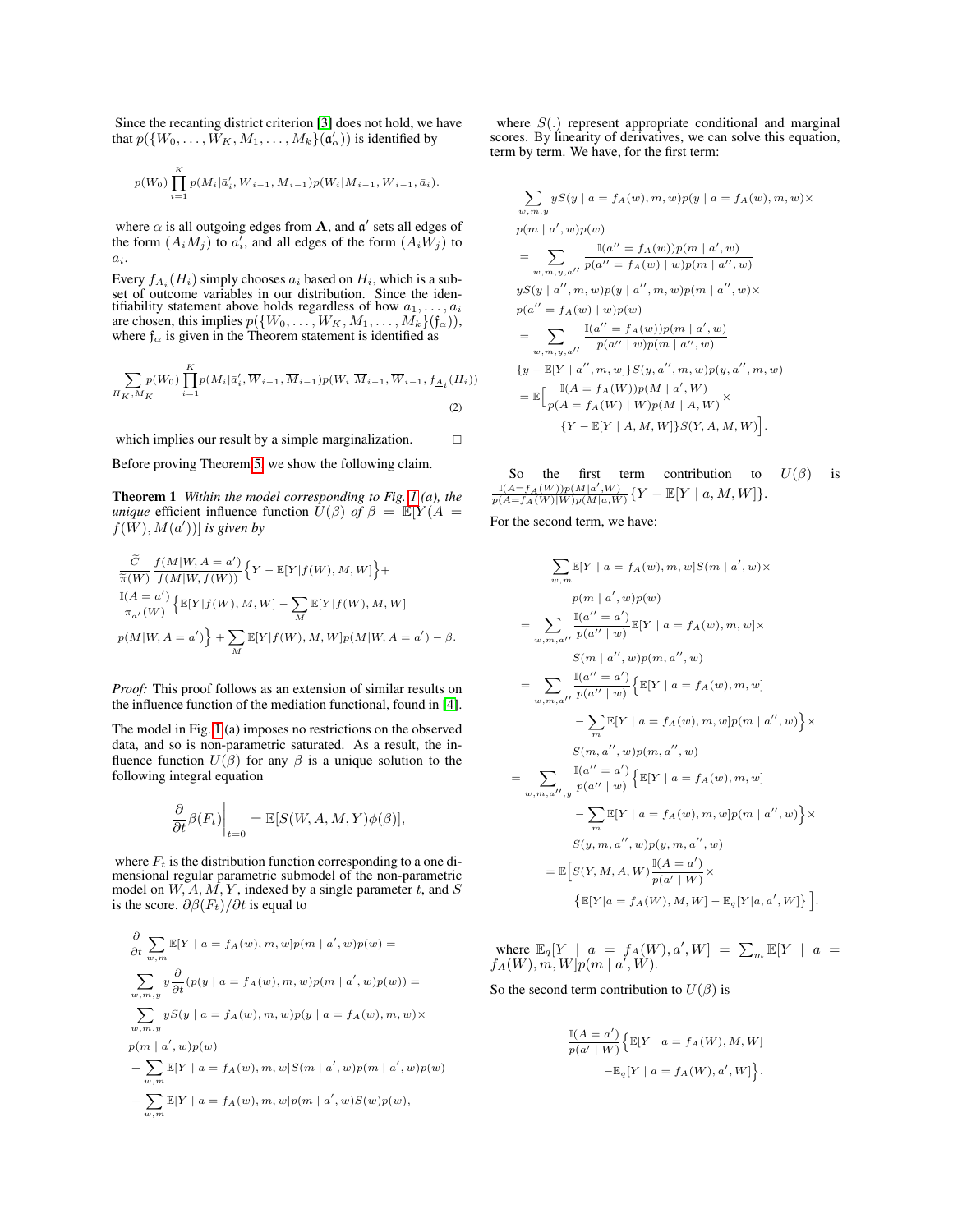For the third term, we have:

$$
\sum_{w,m} \mathbb{E}[Y \mid a, m, w]p(m \mid a', w)S(w)p(w)
$$
\n
$$
= \sum_{w} \left\{ \sum_{m} \mathbb{E}[Y \mid a, m, w]p(m \mid a', w) \right\} S(w)p(w)
$$
\n
$$
= \sum_{w} \left\{ \sum_{m} \mathbb{E}[Y \mid a, m, w]p(m \mid a', w)
$$
\n
$$
- \sum_{w,m} \mathbb{E}[Y \mid a, m, w]p(m \mid a', w)p(w) \right\} S(w)p(w)
$$
\n
$$
= \sum_{w,a'', m,y} \left\{ \sum_{m} \mathbb{E}[Y \mid a, m, w]p(m \mid a', w)
$$
\n
$$
- \sum_{w,m} \mathbb{E}[Y \mid a, m, w]p(m \mid a', w)p(w) \right\} \times
$$
\n
$$
S(y, m, a'', w)p(y, m, a'', w)
$$
\n
$$
= \mathbb{E} \left[ \sum_{m} \mathbb{E}[Y \mid a = f_A(W), m, W]p(m \mid a', W) - \beta \right]
$$

So the third term contribution to  $U(\beta)$  is  $\mathbb{E}_q[Y \mid a =$  $f_A(W), a', W] - \beta.$ 

This establishes our result.

Theorem [2](#page-0-0) *Fix a causal model given by a complete DAG on variables*  $V \equiv \{W_0, A_1, M_1, W_1, \ldots, A_K, M_K, W_K\},\$ *listed in topological order, with a hidden common cause* U *of*  $W_0, \ldots, W_K$ . Let  $\alpha$  be all directed edges present in the DAG  $\it{out of A_1, \ldots, A_K}$  and into  $M_1, \ldots M_K$ , and  $\mathfrak{a}_\alpha$  which sets all  $\textit{edges}~(A_iM_j)_{\rightarrow}$  to  $a'_i$ . In this model,  $p(\mathbf{V}(\mathfrak{a}_{\alpha}))$  is identified as

$$
p(\mathbf{V}(\mathfrak{a}_{\alpha})) \equiv \tilde{p}(\tilde{W}_0, \tilde{A}_1, \tilde{M}_1, \tilde{W}_1, \dots, \tilde{W}_K, \tilde{A}_K, \tilde{M}_K) =
$$
  

$$
p(W_0) \prod_{i=1}^K p(W_i|M_i, A_i, H_i) p(A_i|H_i) p(M_i|\overline{a}_i', H_i \setminus \mathbf{A})
$$

*Proof:* This is a corollary of Theorem [1,](#page-0-0) where we define each  $f_{A_i}(H_i)$  to be the observed conditional distribution  $p(A_i|H_i)$ .  $\Box$ 

**Theorem [3](#page-0-0)** Given that each  $\tilde{Q}_i$ ,  $i = 1, \ldots, K$  is specified *correctly, the optimal treatment at stage* i *is equal to*

$$
f_{A_i}^*(H_i) = \arg \max_{a_i} \tilde{Q}_i(H_i, a_i; \gamma_i).
$$

*Proof:* This follows by the standard backwards induction argument giving the relationship between Q-functions and optimal policies, applied to  $\tilde{p}$  and  $\tilde{Q}_i$ , and the definition of expected response corresponding to path-specific policies we have chosen. The optimal policy set  $f_A^*$  is defined as

$$
\arg \max_{\{f_{A_i}^* \in \mathbf{f}_{\mathbf{A}}^* \}} \mathbb{E}[W_K(\mathfrak{f}_{\alpha})]
$$
\n
$$
\{f_{A_i}^* \in \mathbf{f}_{\mathbf{A}}^* \} [W_K \prod_{i=1}^K p(W_i | \overline{A}_i = f_{\overline{A}_i}^*(H_i), H_i, M_i)
$$
\n
$$
p(W_0) p(M_i | \overline{a}'_i, H_i) d\mathbf{V}
$$
\n
$$
= \arg \max_{a_1} \int p(W_1 | a_1, H_1, M_1) p(M_1 | a'_1, H_1) dM_1, W_1
$$
\n...\n
$$
\arg \max_{a_{K-1}} \int p(W_{K-1} | a_{K-1}, H_{K-1}, M_{K-1})
$$
\n
$$
p(M_{K-1} | \overline{a}'_{K-1}, H_{K-1}) dM_{K-1}, W_{K-1}
$$
\n
$$
\arg \max_{a_K} \int W_K p(W_K | a_K, H_K, M_K)
$$
\n
$$
p(M_K | \overline{a}'_K, H_K) dM_K, W_K
$$

It's immediately clear that the last line above yields  $\tilde{Q}_K$ , and given that line  $i + 1$  yields  $\tilde{Q}_{i+1}$  assuming  $a_{i+1}, \ldots, a_K$  were chosen optimally, line i yields  $\tilde{Q}_i$ .

Theorem [4](#page-0-0) *Assume models in the set*  $\{\tilde{Q}_i(\tilde{H}_i, \tilde{A}_i; \gamma_i), p(M_i|A_i, H_i; \phi) | \forall i\}$  are correctly specified. *Then the estimation equations*

$$
\mathbb{E}\left[\frac{\partial \tilde{Q}_K}{\partial \gamma_K} \{W_K - \tilde{Q}_K(A_K, H_K; \gamma_K)\} w_K(H_K; \widehat{\phi_K})\right] = 0, \text{ and}
$$

$$
\mathbb{E}\left[\frac{\partial \tilde{Q}_i}{\partial \gamma_i} \{V_{i+1}(H_{i+1}) - \tilde{Q}_i(H_i, A_i; \gamma_i)\} w_i(H_i; \widehat{\phi}_i)\right] = 0,
$$

*are consistent for*  $\gamma_K$  *and*  $\gamma_i$ *, where* 

$$
w_i(H_i; \widehat{\phi_i}) \equiv \frac{p(M_i | \overline{A_i} = a', H_i; \widehat{\phi_i})}{p(M_i | \overline{A_i}, H_i; \widehat{\phi_i})} \forall i = 1, \dots K.
$$

*Proof:* We show this inductively on the decision stage. For stage  $K$ , we have

$$
\begin{split} \mathbb{E}\left[\frac{\partial \tilde{Q}_{K};\gamma_{K}}{\partial \gamma_{K}}\{W_{K}-\tilde{Q}_{K}(A_{K},H_{K};\gamma_{K})\}w_{K}(H_{K};\widehat{\phi_{K}})\right] \\ =\int\frac{\partial \tilde{Q}_{K}}{\partial \gamma_{K}}\{W_{K}-\tilde{Q}_{K}(A_{K},H_{K};\gamma_{K})\} \\ p(M_{K}|A_{K}=a'_{k},H_{K})p(H_{K})dM_{K}dH_{K} \\ =\mathbb{E}\left[\frac{\partial \tilde{Q}_{K}}{\partial \gamma_{K}}\{\tilde{\mathbb{E}}[W_{K}|A_{K},H_{K}]-\tilde{Q}_{K}(A_{K},H_{K};\gamma_{K})\}\right], \end{split}
$$

where  $\mathbb{\tilde{E}}$  is the expectation taken with respect to the appriopriate conditional distribution derived from  $\tilde{p}$ . Consistency for  $\gamma_K$  then follows by standard results on regression estimators. Given consistency of the stage  $i + 1$  regression, we have a consistent estimator for  $V_{i+1}$ . This allows us to repeat the consistency argument for  $\tilde{Q}_i$ , as above.

Theorem [5](#page-0-0) *The estimator in [\(17\)](#page-0-0) is consistent and asymptocally normal (CAN) if the models in the set*  $\{\pi(W, \psi), p(M|W, A; \phi)\}\$ are correctly specified, and the es*timator in [\(18\)](#page-0-0) is CAN in the* union model*, where any two models in the set*  $\{\pi(W; \psi), \mathbb{E}[Y|A, M, W; \zeta], p(M|W, A; \phi)\}\$ *are correctly specified.*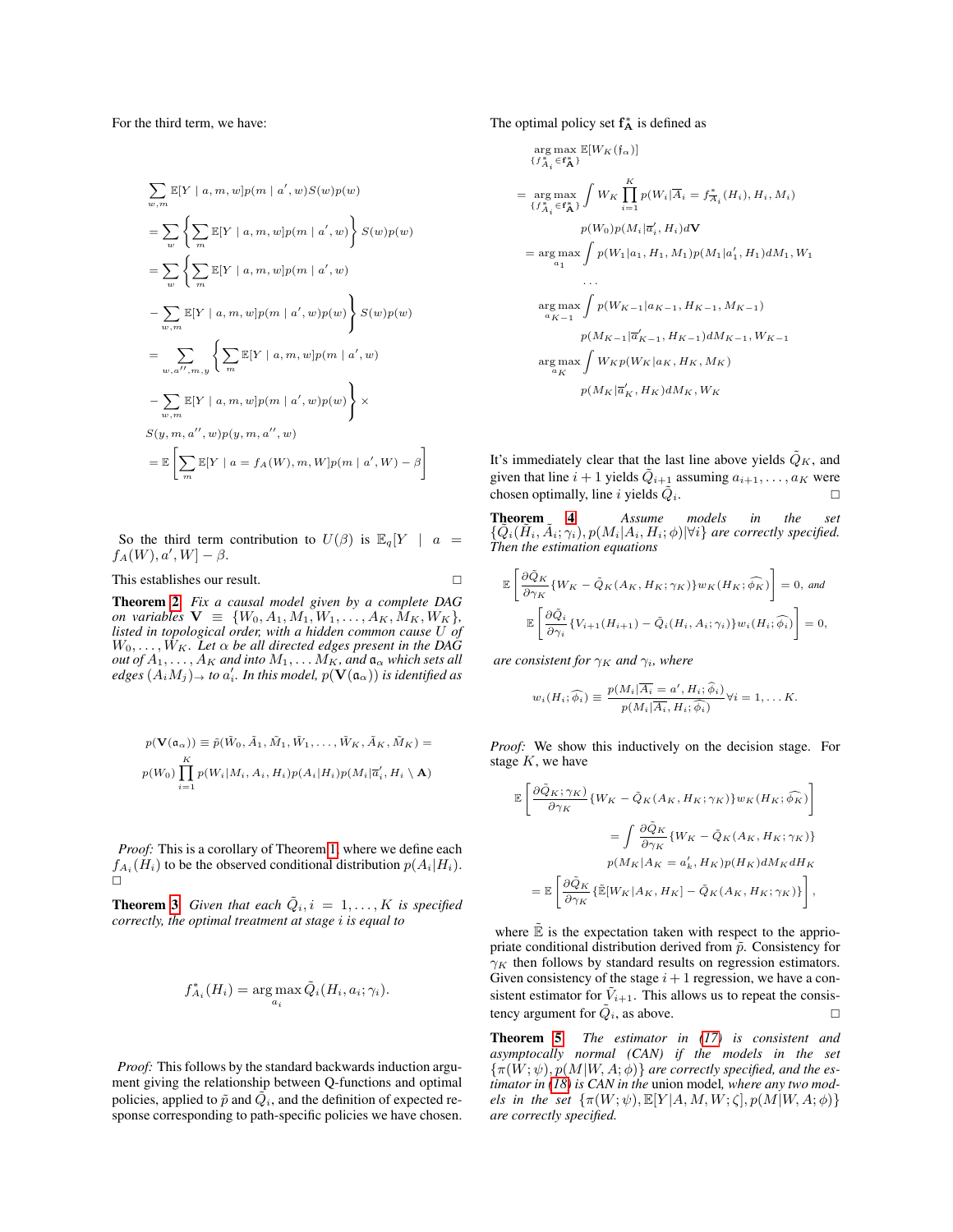*Proof:* This proof follows as an extension of consistency results derived for the triply robust estimator of the counterfactual expectation  $\beta = \mathbb{E}[Y(a, M(a'))]$  associated with the natural direct effect in [\[4\]](#page-4-2).

Assume the models in the set  $\{\pi(W; \psi), p(M|W, A; \phi)\}\)$  are correctly specified. Let

$$
g(W; \psi, \phi) \equiv \frac{p(M | A=a', W; \phi)}{p(M | A=f(W), W; \phi) \widetilde{\pi}(W; \psi)}
$$

We have

"

$$
\begin{aligned} \mathbb{E}\left[Y\widetilde{C}g(W;\psi,\phi)\right] &= \mathbb{E}\left[\mathbb{E}\left[Y\widetilde{C}g(W;\psi,\phi)\Big|W\right]\right] \\ &= \mathbb{E}\left[\mathbb{E}\left[Y|W\right]\widetilde{C}g(W;\psi,\phi)\right]. \end{aligned}
$$

This is equal to

$$
\int Yp(Y|M, A, W)p(M|A, W)p(A|W)\tilde{C}g(A, W)dA, dM, dY
$$
  
= 
$$
\int Yp(Y|M, A, W)p(M|a', W)p(A|W)\frac{\mathbb{I}(A = f(W))}{\widetilde{\pi}(W)}dA, dM, dY
$$
  
= 
$$
\int Yp(Y|M, A = f(W), W)p(M|a', W)dM, dY.
$$

This is precisely  $\beta$  of interest.

The estimator  $\widehat{\beta}_{triple}$  has the form

$$
\label{eq:3.1} \begin{split} &\mathbb{E}\left[\frac{\widetilde{C}}{\widetilde{\pi}(W;\psi)}\frac{f(M|W,A=a';\widehat{\phi})}{f(M|W,f(W);\widehat{\phi})}\Big\{Y-\mathbb{E}[Y|f(W),M,W;\widehat{\zeta}]\Big\}+\\ &\frac{\mathbb{I}(A=a')}{\pi_a'(W;\widehat{\psi})}\Big\{\mathbb{E}[Y|f(W),M,W;\widehat{\zeta}]-\sum_{M}\mathbb{E}[Y|f(W),M,W;\widehat{\zeta}].\\ &p(M|W,A=a';\widehat{\zeta})\Big\}+\sum_{M}\mathbb{E}[Y|f(W),M,W;\widehat{\zeta}]p(M|W,A=a';\widehat{\phi})\right] \end{split}
$$

Assume  $\tilde{\pi}$  was specified incorrectly. The expectation in the estimator consists of three terms, where the last term is equal to true  $\beta$  if models for Y and M are correct. For the first term we have, by iterated expectation,

$$
\begin{aligned} &\mathbb{E}\left[\widetilde{C}g(W;\phi,\psi)\Big\{Y-\mathbb{E}[Y|f(W),M,W;\widehat{\zeta}]\Big\}\right]=\\ &\mathbb{E}\left[\widetilde{C}g(W;\phi,\psi)\Big\{\mathbb{E}[Y|A,M,W]-\mathbb{E}[Y|f(W),M,W;\widehat{\zeta}]\Big\}\right]=\\ &\mathbb{E}\left[\widetilde{C}g(W;\phi,\psi)\Big\{\mathbb{E}[Y|f(W),M,W]-\mathbb{E}[Y|f(W),M,W;\widehat{\zeta}]\Big\}\right]=0, \end{aligned}
$$

if the  $Y$  model is correct. For the second term we have, by iterated expectation,

$$
\mathbb{E}\left[\frac{\mathbb{I}(A=a')}{\pi_a'(W;\widehat{\psi})}\Big\{\mathbb{E}[Y|f(W), M, W; \widehat{\zeta}] - \sum_{M} \mathbb{E}[Y|f(W), M, W; \widehat{\zeta}] \right]
$$
\n
$$
p(M|W, A=a'; \widehat{\zeta})\Big\} =
$$
\n
$$
\mathbb{E}\left[\mathbb{E}\left[\frac{\mathbb{I}(A=a')}{\pi_a'(W;\widehat{\psi})}\Big\{\mathbb{E}[Y|f(W), M, W; \widehat{\zeta}] - \sum_{M} \mathbb{E}[Y|f(W), M, W; \widehat{\zeta}] \right] \right]
$$
\n
$$
p(M|W, A=a'; \widehat{\zeta})\Big\}|W, A=a']\right] =
$$
\n
$$
\mathbb{E}\left[\frac{\mathbb{I}(A=a')}{\pi_a'(W;\widehat{\psi})}\Big\{\mathbb{E}[\mathbb{E}[Y|f(W), M, W; \widehat{\zeta}]|A=a', W] - \sum_{M} \mathbb{E}[Y|f(W), M, W; \widehat{\zeta}]p(M|W, A=a'; \widehat{\zeta})\Big\}\right] = 0
$$

if the models for  $Y$  and  $M$  are correct.

Assume the model for M was specified incorrectly. The first term in the estimator is mean zero by above argument, since the Y model is still correct.

The second and last terms decompose into

$$
\begin{split} &\mathbb{E}\left[\frac{\mathbb{I}(A=a')}{\pi_{a}'(W;\hat{\psi})}\Big\{\mathbb{E}[\mathbb{E}[Y|f(W),M,W;\hat{\zeta}]|A=a',W]\right]\\ &-\mathbb{E}\left[\frac{\mathbb{I}(A=a')}{\pi_{a}'(W;\hat{\psi})}\sum_{M}\mathbb{E}[Y|f(W),M,W;\hat{\zeta}]p(M|W,A=a';\hat{\zeta})\Big\}\right]\\ &+\mathbb{E}\left[\sum_{M}\mathbb{E}[Y|f(W),M,W;\hat{\zeta}]p(M|W,A=a';\hat{\phi})\right]\\ = &\mathbb{E}\left[\frac{\mathbb{I}(A=a')}{\pi_{a}'(W;\hat{\psi})}\Big\{\mathbb{E}[\mathbb{E}[Y|f(W),M,W;\hat{\zeta}]|A=a',W]\right]\\ &+\mathbb{E}\left[\sum_{M}\mathbb{E}[Y|f(W),M,W;\hat{\zeta}]p(M|W,A=a';\hat{\zeta})\right]\\ &\mathbb{E}\left[\left(1-\frac{\mathbb{I}(A=a')}{\pi_{a}'(W;\hat{\psi})}\right)\bigg|W\right]\right]=\\ &\mathbb{E}\left[\frac{\mathbb{I}(A=a')}{\pi_{a}'(W;\hat{\psi})}\mathbb{E}[\mathbb{E}[Y|f(W),M,W;\hat{\zeta}]|A=a',W]\right]\\ &+\mathbb{E}\left[\sum_{M}\mathbb{E}[Y|f(W),M,W;\hat{\zeta}]p(M|W,A=a';\hat{\zeta})\right]\\ &\left(1-\frac{\pi_{a}'(W)}{\pi_{a}'(W;\hat{\psi})}\right)\right]\\ = &\mathbb{E}\left[\frac{\mathbb{I}(A=a')}{\pi_{a}'(W;\hat{\psi})}\mathbb{E}[\mathbb{E}[Y|f(W),M,W;\hat{\zeta}]|A=a',W]\right]\\ = &\mathbb{E}\left[\mathbb{E}[\mathbb{E}[Y|f(W),M,W;\hat{\zeta}]|A=a',W]\right] \end{split}
$$

if the models for  $Y$  and  $A$  are correct. The remainder is precisely β.

,

Assume the model for Y was specified incorrectly. The terms in  $\hat{\beta}_{triple}$  then decompose into

$$
\begin{aligned} &\mathbb{E}\left[\widetilde{C}g(W;\psi,\phi)Y\right]\\ &+\mathbb{E}\left[\left(\frac{\mathbb{I}(A=a)}{\pi_{a}(W;\psi)}-\widetilde{C}g(W;\psi,\phi)\right)\mathbb{E}[Y|f(W),M,W;\zeta]\right]\\ &+\mathbb{E}\left[\sum_{M}\mathbb{E}[Y|f(W),M,W;\widehat{\zeta}]p(M|W,A=a';\widehat{\zeta})\\ &\mathbb{E}\left[\left(1-\frac{1-\widetilde{C}}{1-\widetilde{\pi}(W;\psi)}\right)\bigg|W\right]\right] \end{aligned}
$$

The last term is mean zero if  $\tilde{\pi}$  is specified correctly. The second term is equal to

$$
\int \mathbb{E}[Y|f(W), M, W; \zeta] p(M | A = a', W) p(W) -
$$
  

$$
\int \mathbb{E}[Y|f(W), M, W; \zeta] p(M | A = a', W) p(W) = 0
$$

if the A and M models are specified correctly. The first term is equal to  $\beta$  by the argument above.

Both estimators are special cases of the RAL estimator for  $\beta$ based on the efficient influence function. As a result, standard regularity assumptions [\[2\]](#page-4-3), and properties of maximum likelihood estimators imply both estimators are CAN.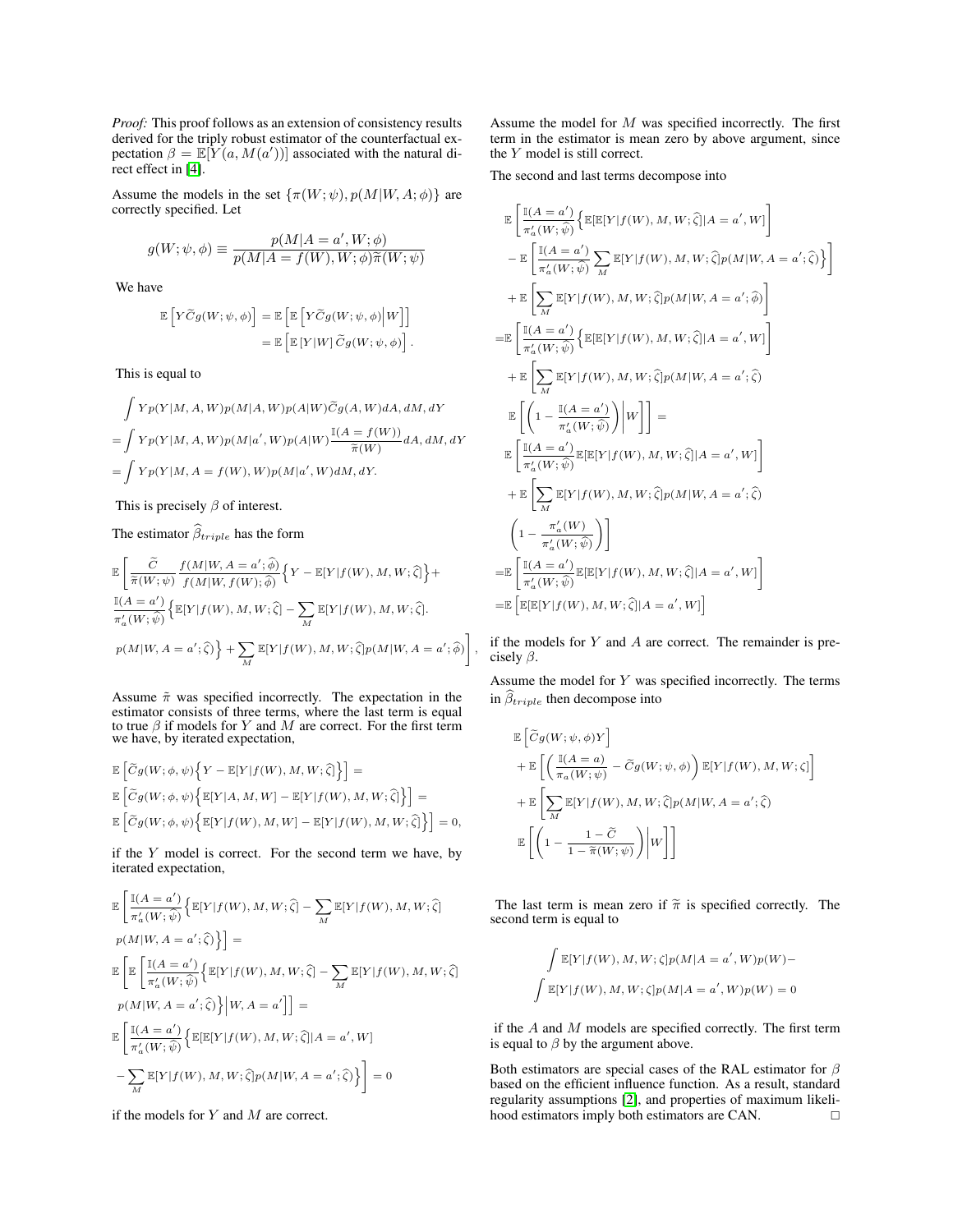#### C: Experiments And Visualizations

## C1. Models Used In Data Analysis

We used linear regression with interaction terms between treatment  $A_2$  and history  $H_2$  to model the outcome  $W_2$ :  $\mathbb{E}[W_2|H_2, A_2, \mathbf{M}_2; \alpha] = \alpha_1(H_2, A_2, \mathbf{M}_2) + \alpha_2 A_2 H_2$ , and logistic regression with interaction terms to model all dichotomous variables  $X$  with history  $H$  and immediate prior treatment A:  $logit\{p(X = 1 \mid H, A; \beta)\} = \beta_1 H + \beta_2 AH$  for  $X \in \{M_1, M_2, W_1\}$ . We used the same form of linear regression with interaction terms to model Q-functions by excluding the mediators:  $Q_2(H_2, A_2; \gamma^2) = \gamma_1^2 H_2 + \gamma_2^2 A_2 H_2$ and  $Q_1(H_1, A_1; \gamma^1) = \gamma_1^1 H_1 + \gamma_2^1 A_1 H_1$ . The parameters in all models were estimated by maximizing the likelihood.

For value search and G-estimation, we used log CD4 count at the end of sixth month as the outcome of interest, denoted by  $W<sub>1</sub>$ . We used the same form of models, as described above, for  $W_1$ ,  $\mathbb{E}[W_1|H_1, A_1, \mathbf{M}_1; \alpha]$ , and all the mediators, and used logistic regression with no interaction terms to model the treatment assignment:  $logit\{p(A_1 = 1 | H_1; \beta)\} = \beta_0 + \beta_1 H_1$ . We modeled the blip function in [\(19\)](#page-0-0) as  $\gamma(A_1, H_1; \psi)$  =  $\psi_1A_1 + \psi_2A_1H_1.$ 

#### C2: Decision Tree Visualization Of Learned Policies

We derived the optimal policies using G-formula, Q-learning, G-estimation, and value search techniques. The value search method considered a simple class of policies based on a threshold, described in the main body of the paper. The optimal policies obtained from the first three methods were more complicated functions of prior history. To aid in interpretability of these policies, we approximated them by means of decision tree multi-label classifiers which treated history as a set of features, and treatment decision as the class label. The resulting decision tree classifiers are shown in in Fig. [1,](#page-5-0) [2,](#page-5-1) and [3.](#page-5-2) In these figures, the label "path policies" corresponds to policies that optimize the direct chemical effect of the drug where drug toxicity and adherence behave as if treatment was set to a reference level. In the following decision trees, the nodes *vl* and *adh* stand for viral load (log scale) and adherence level, repectively. *m00* and *m06* denote the measures at month zero (baseline) and the end of the first six months, and node *who* denotes the stage of disease (there is a total of 4 stages, with higher stages denoting progressively more severe disease). Since classifiers did not achieve perfect accuracy, these decisions trees should be viewed as easy to visualize approximations of the true learned policies.

Note that in Fig. [1,](#page-5-0) adherence level is relevant to the overall policy but is omitted in the path specific one. As mentioned above, the classification accuracies are not perfect and hence visualizations are not necessarily a good representation of the true policy. That said, finding the path-specific policy not via Ms corresponds to finding the overall policy in the world shown in Fig. [2](#page-0-0) (b) in the main body. It is true that in this world, adherence at time one,  $M_1$ , influences  $A_2$ , and as a result it is in principle possible for adherence at time one to be informative in an interesting way for the decision at time two. However, one large source of variability in patient adherence is precisely due to the treatment we assign, and this source of variability is removed by construction in the world shown in Fig. [2\(](#page-0-0)b) in the main body of the paper – the world where everyone adheres as if on a reference treatment. A low variability variable is cer<span id="page-4-5"></span>Table 1: Population log CD4 counts under different policies (under treatment assignments in the observed data, the value is  $5.64 \pm 0.01$  in the 2-stage and  $5.54 \pm 0.01$  in the 1-stage problem). G-formula and Q-learning are used with 2-stage decision points. Value search and G-estimation are used with 1-stage decision point.

|                     | <b>Path Policies</b>    |
|---------------------|-------------------------|
|                     | (not through adherence) |
| G-formula           | 6.78(5.65, 6.92)        |
| <b>O-learning</b>   | 7.00(4.82, 7.19)        |
| Value search        | 5.56(5.44, 5.60)        |
| <b>G-estimation</b> | $5.56$ $(5.55, 5.58)$   |

tainly less likely to be relevant for decision making (consider what would happen in the limit where everyone had perfect adherence had they been on a reference treatment). Hence, we are certainly not surprised to find that a path-specific (not via adherence) policy did not include adherence as a relevant variable.

#### C3. Additional Experiments

To tie the results of this paper to earlier work [\[1\]](#page-4-4), we ran additional experiments to find policies that optimize the chemical effect of the drug where only adherence behaves as if the treatments were set to a reference level. Expected outcomes under optimal policies we learned, along with 95% confidence intervals obtained by bootstrap, are shown in Table. [1.](#page-4-5) The results are consistent with the ones provided in the main body of the paper. For value search, under the same class of policies,  $\mathbb{I}\{\text{CD4m00} < \alpha\}$ , and the same modeling assumptions described above, the optimal path policy is chosen to be  $\mathbb{I}\{\text{CD4m00} < 550 \text{ cells/mm}^3\}.$ 

# References

- <span id="page-4-4"></span>[1] C. Miles, I. Shpitser, P. Kanki, S. Meloni, and E. T. Tchetgen. Quantifying an adherence path-specific effect of antiretroviral therapy in the nigeria pepfar program. *Journal of the American Statistical Society*, 2017.
- <span id="page-4-3"></span>[2] J. M. Robins, S. D. Mark, and W. K. Newey. Estimating exposure effects by modelling the expectation of exposure conditional on confounders. *Biometrics*, pages 479–495, 1992.
- <span id="page-4-1"></span>[3] I. Shpitser. Counterfactual graphical models for longitudinal mediation analysis with unobserved confounding. *Cognitive Science (Rumelhart special issue)*, 37:1011–1035, 2013.
- <span id="page-4-2"></span>[4] E. J. T. Tchetgen and I. Shpitser. Semiparametric theory for causal mediation analysis: efficiency bounds, multiple robustness, and sensitivity analysis. *Ann. Stat.*, 40(3):1816– 1845, 2012.
- <span id="page-4-0"></span>[5] A. Tsiatis. *Semiparametric Theory and Missing Data*. Springer, 1 edition, 2006.